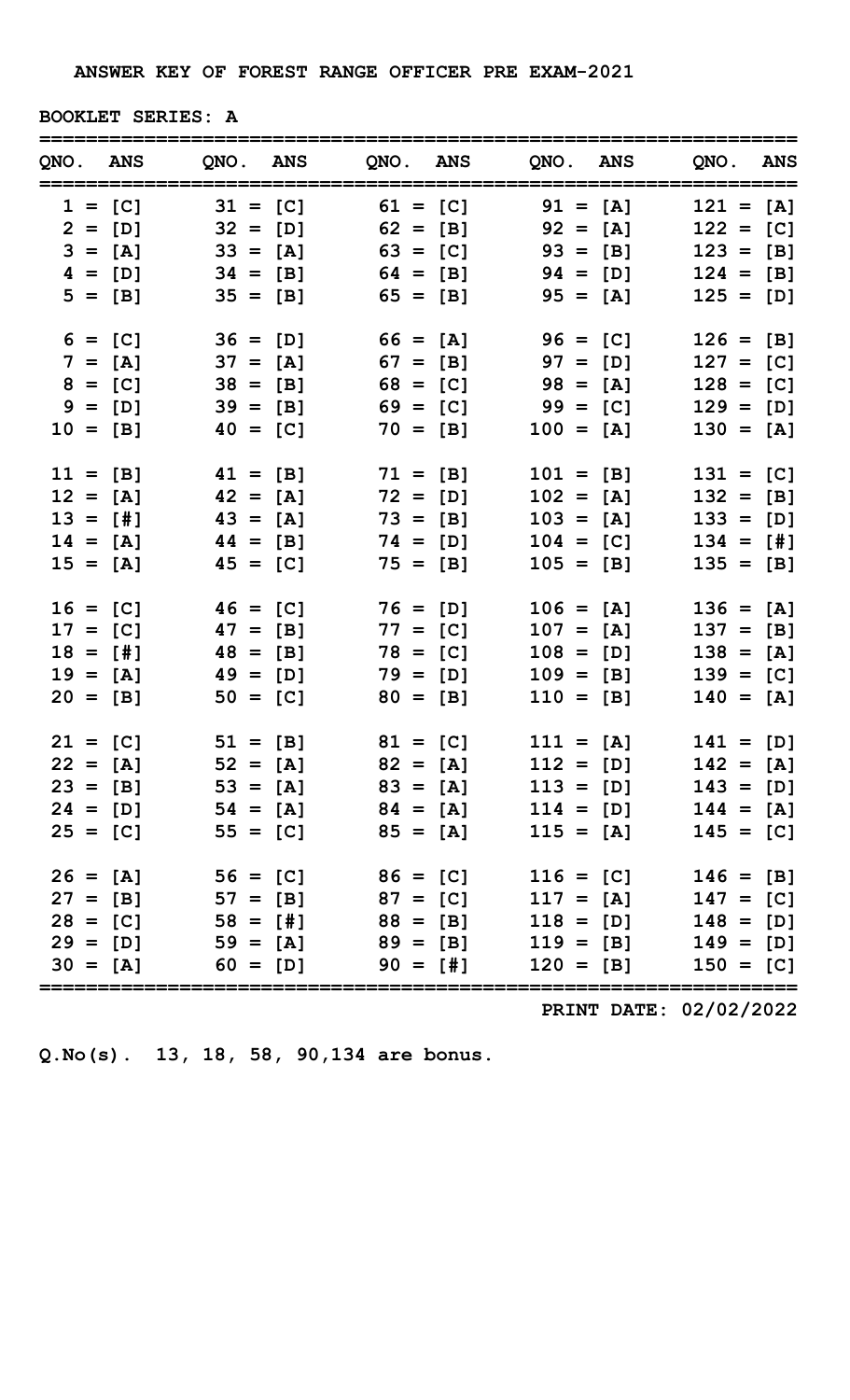| <b>BOOKLET SERIES: B</b> |
|--------------------------|
|                          |

| QNO. ANS   |           |                                              |                     |            | QNO. ANS QNO. ANS QNO. ANS | QNO. ANS                                                 |
|------------|-----------|----------------------------------------------|---------------------|------------|----------------------------|----------------------------------------------------------|
|            |           | $1 = [C]$ $31 = [C]$ $61 = [D]$ $91 = [A]$   |                     |            |                            | $121 = [D]$                                              |
|            |           | $2 = [A]$ $32 = [C]$ $62 = [C]$ $92 = [C]$   |                     |            |                            | $122 = [A]$                                              |
|            |           | $3 = [B]$ $33 = [B]$ $63 = [C]$ $93 = [C]$   |                     |            |                            | $123 = [C]$                                              |
|            |           | $4 = [C]$ $34 = [H]$ $64 = [B]$ $94 = [H]$   |                     |            |                            | $124 = [B]$                                              |
|            |           | $5 = [D]$                                    | $35 = [A]$ 65 = [B] |            | $95 = [A]$                 | $125 = [D]$                                              |
|            | $6 = [A]$ | $36 = [B]$ $66 = [H]$                        |                     |            | $96 = [B]$                 | $126 = [1]$                                              |
|            | $7 = [C]$ | $37 = [C]$                                   |                     | $67 = [A]$ | $97 = [C]$                 | $127 = [B]$                                              |
|            | $8 = [D]$ | $38 = [B]$                                   |                     |            | $68 = [A]$ 98 = [A]        | $128 = [A]$                                              |
|            |           | $9 = [A]$<br>$39 = [C]$                      |                     | $69 = [B]$ | $99 = [B]$                 | $129 = [B]$                                              |
|            |           | $10 = [B]$<br>$40 = [B]$                     |                     | $70 = [D]$ | $100 = [B]$                | $130 = [A]$                                              |
| $11 = [D]$ |           | $41 = [B]$                                   |                     | $71 = [A]$ | $101 = [B]$                | $131 = [C]$                                              |
|            |           | $12 = [D]$<br>$42 = [A]$                     |                     | $72 = [C]$ | $102 = [B]$                | $132 = [B]$                                              |
| $13 = [A]$ |           | $43 = [B]$                                   |                     | $73 = [D]$ | $103 = [A]$                | $133 = [D]$                                              |
|            |           | $14 = [B]$<br>$44 = [C]$                     |                     | $74 = [A]$ | $104 = [D]$                | $134 = [A]$                                              |
| $15 = [B]$ |           | $45 = [C]$                                   |                     | $75 = [C]$ | $105 = [D]$                | $135 = [D]$                                              |
| $16 = [C]$ |           | $46 = [B]$                                   |                     | $76 = [A]$ | $106 = [D]$                | $136 = [A]$                                              |
| $17 = [B]$ |           | $47 = [B]$                                   |                     | $77 = [A]$ | $107 = [A]$                | $137 = [C]$                                              |
| $18 = [A]$ |           | $48 = [D]$                                   |                     | $78 = [D]$ | $108 = [C]$                | $138 = [B]$                                              |
| $19 = [A]$ |           | $49 = [B]$                                   |                     | $79 = [A]$ | $109 = [D]$                | $139 = [C]$                                              |
| $20 = [B]$ |           | $50 = [D]$                                   |                     | $80 = [D]$ | $110 = [D]$                | $140 = [D]$                                              |
|            |           |                                              |                     |            |                            | $21 = [C]$ $51 = [B]$ $81 = [B]$ $111 = [B]$ $141 = [D]$ |
|            |           |                                              |                     |            |                            | $22 = [C]$ 52 = [D] 82 = [C] 112 = [B] 142 = [C]         |
|            |           |                                              |                     |            |                            | $23 = [B]$ $53 = [C]$ $83 = [A]$ $113 = [A]$ $143 = [A]$ |
|            |           |                                              |                     |            |                            | $24 = [B]$ $54 = [C]$ $84 = [C]$ $114 = [C]$ $144 = [A]$ |
|            |           | $25 = [D]$ $55 = [D]$ $85 = [D]$ $115 = [B]$ |                     |            |                            | $145 = [A]$                                              |
|            |           | $26 = [C]$ $56 = [B]$ $86 = [B]$             |                     |            | $116 = [B]$                | $146 = [C]$                                              |
|            |           | $27 = [B]$ $57 = [C]$ $87 = [C]$             |                     |            | $117 = [D]$                | $147 = [B]$                                              |
|            |           |                                              |                     |            |                            | $28 = [A]$ $58 = [A]$ $88 = [A]$ $118 = [A]$ $148 = [A]$ |
|            |           |                                              |                     |            |                            | $29 = [A]$ $59 = [A]$ $89 = [H]$ $119 = [C]$ $149 = [A]$ |
|            |           |                                              |                     |            |                            | $30 = [A]$ 60 = [A] 90 = [A] 120 = [C] 150 = [B]         |

PRINT DATE: 02/02/2022

Q.No(s). 34, 66, 89, 94,126 are bonus.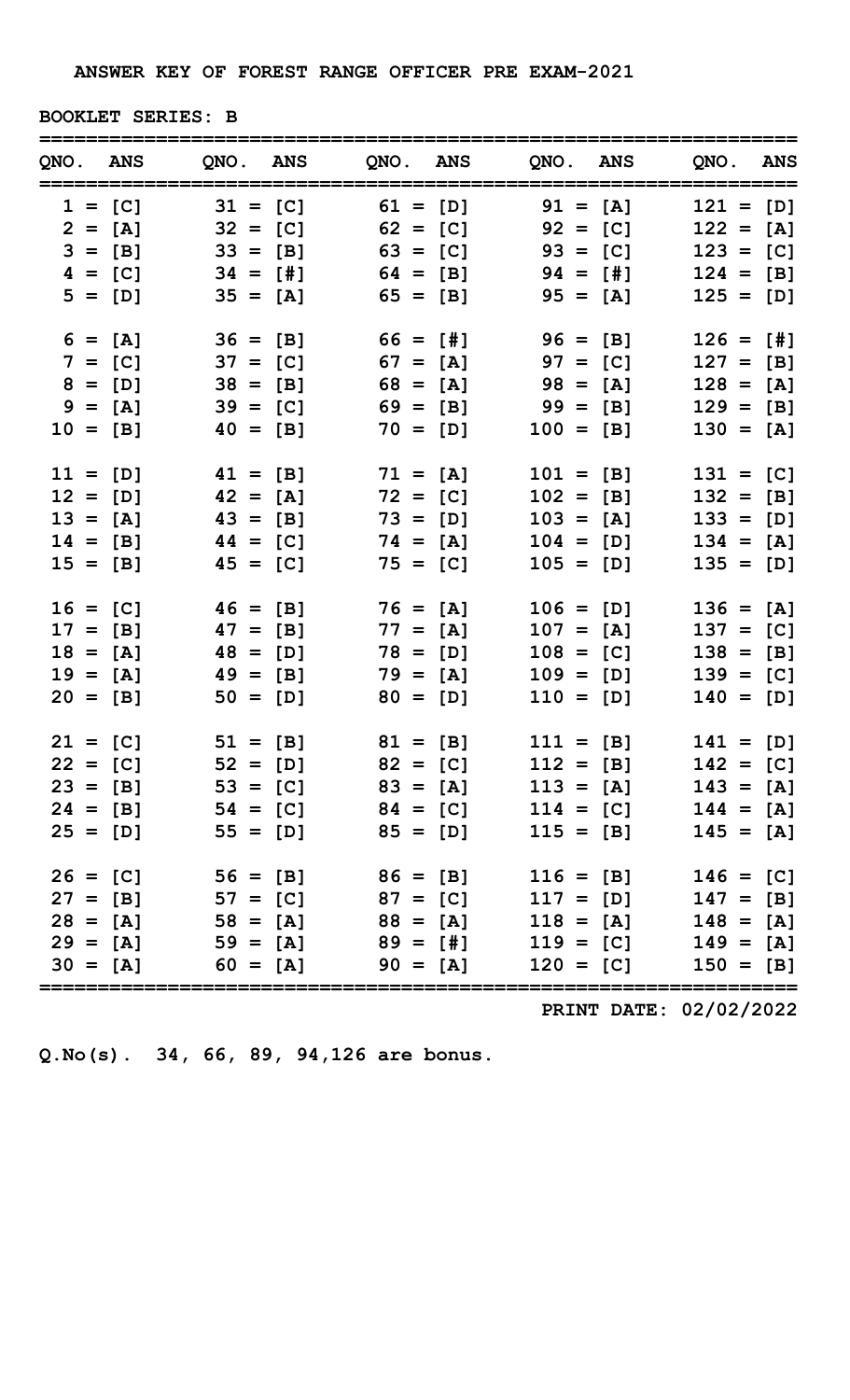BOOKLET SERIES: C

| QNO. ANS   |                                              |                     |             | QNO. ANS QNO. ANS QNO. ANS | QNO. ANS                                                 |
|------------|----------------------------------------------|---------------------|-------------|----------------------------|----------------------------------------------------------|
|            | $1 = [D]$ $31 = [D]$ $61 = [D]$ $91 = [B]$   |                     |             |                            | $121 = [C]$                                              |
|            | $2 = [C]$ $32 = [B]$ $62 = [B]$ $92 = [C]$   |                     |             |                            | $122 = [B]$                                              |
|            | $3 = [B]$ $33 = [C]$ $63 = [C]$ $93 = [B]$   |                     |             |                            | $123 = [D]$                                              |
|            | $4 = [A]$ $34 = [A]$ $64 = [D]$ $94 = [A]$   |                     |             |                            | $124 = [A]$                                              |
| $5 = [A]$  |                                              | $35 = [A]$ 65 = [#] |             | $95 = [A]$                 | $125 = [D]$                                              |
| $6 = [A]$  | $36 = [A]$ $66 = [A]$ $96 = [B]$             |                     |             |                            | $126 = [A]$                                              |
| $7 = [C]$  | $37 = [D]$                                   |                     | $67 = [A]$  | $97 = [C]$                 | $127 = [C]$                                              |
| $8 = [C]$  | $38 = [B]$                                   |                     |             | $68 = [C]$ 98 = [C]        | $128 = [B]$                                              |
| $9 = [B]$  | $39 = [C]$                                   |                     | $69 = [C]$  | $99 = [B]$                 | $129 = [C]$                                              |
| $10 = [1]$ | $40 = [B]$                                   |                     | $70 = [11]$ | $100 = [D]$                | $130 = [D]$                                              |
| $11 = [A]$ | $41 = [B]$                                   |                     | $71 = [A]$  | $101 = [B]$                | $131 = [D]$                                              |
| $12 = [B]$ | $42 = [1]$                                   |                     | $72 = [B]$  | $102 = [B]$                | $132 = [C]$                                              |
| $13 = [B]$ | $43 = [A]$                                   |                     | $73 = [C]$  | $103 = [A]$                | $133 = [A]$                                              |
| $14 = [B]$ | $44 = [A]$                                   |                     | $74 = [A]$  | $104 = [C]$                | $134 = [D]$                                              |
| $15 = [C]$ | $45 = [B]$                                   |                     | $75 = [B]$  | $105 = [B]$                | $135 = [A]$                                              |
| $16 = [B]$ | $46 = [D]$                                   |                     | $76 = [B]$  | $106 = [B]$                | $136 = [C]$                                              |
| $17 = [B]$ | $47 = [A]$                                   |                     | $77 = [A]$  | $107 = [D]$                | $137 = [B]$                                              |
| $18 = [A]$ | $48 = [C]$                                   |                     | $78 = [A]$  | $108 = [A]$                | $138 = [A]$                                              |
| $19 = [B]$ | $49 = [D]$                                   |                     | $79 = [B]$  | $109 = [D]$                | $139 = [A]$                                              |
| $20 = [C]$ | $50 = [A]$                                   |                     | $80 = [C]$  | $110 = [C]$                | $140 = [B]$                                              |
|            |                                              |                     |             |                            | $21 = [C]$ $51 = [C]$ $81 = [D]$ $111 = [D]$ $141 = [A]$ |
|            |                                              |                     |             |                            | $22 = [B]$ $52 = [A]$ $82 = [A]$ $112 = [A]$ $142 = [B]$ |
|            |                                              |                     |             |                            | $23 = [B]$ $53 = [A]$ $83 = [C]$ $113 = [C]$ $143 = [A]$ |
|            |                                              |                     |             |                            | $24 = [D]$ $54 = [C]$ $84 = [D]$ $114 = [B]$ $144 = [D]$ |
|            | $25 = [C]$ $55 = [A]$ $85 = [A]$ $115 = [C]$ |                     |             |                            | $145 = [D]$                                              |
|            | $26 = [D]$ $56 = [D]$ $86 = [B]$             |                     |             | $116 = [1]$                | $146 = [D]$                                              |
|            |                                              |                     |             |                            | $27 = [B]$ $57 = [B]$ $87 = [D]$ $117 = [B]$ $147 = [A]$ |
|            |                                              |                     |             |                            | $28 = [D]$ $58 = [C]$ $88 = [C]$ $118 = [A]$ $148 = [C]$ |
|            |                                              |                     |             |                            | $29 = [C]$ $59 = [A]$ $89 = [A]$ $119 = [B]$ $149 = [D]$ |
|            |                                              |                     |             |                            | $30 = [C]$ 60 = [C] 90 = [B] 120 = [A] 150 = [B]         |

PRINT DATE: 02/02/2022

Q.No(s). 10, 42, 65, 70,116 are bonus.